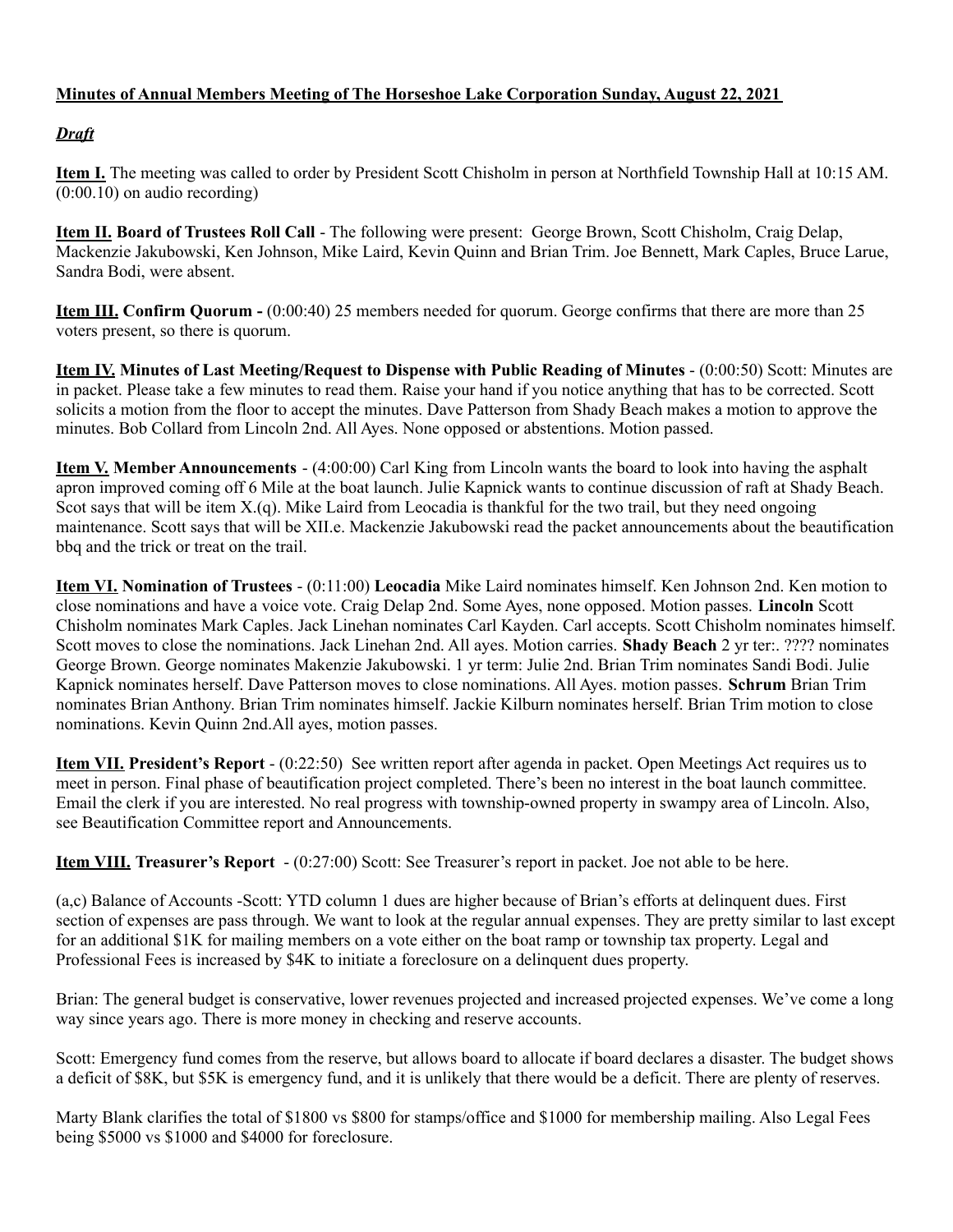David Linehan asks about weed budget. Scott says it is a calculation in the bylaws and doesn't affect the bottom line.

Julie asks if Aquaweed includes lake quality testing. Scott says that is separate and less than \$750.

Jack Linehan asks about the weed treatment scheduling. It was cancelled last week and postponed 1 week.

Brian Trim made a motion to accept regular portion of the budget with Craig amending to itemize out the additional \$1000 for member mailing and \$4000 for foreclosure. Craig 2nd. Jackie Kilburn asks about a composting toilet vs a port a john. Julie asks where Aquaweed is. Brian clarifies it is on the right column which should be renamed.(0:48:00) All Ayes. Motion passes. This discussion also covered **Item IX. Approval of Items Expected to Exceed \$750.**

Capital Projects/Expenses (0:48:35) Brian explains each item.

- 1. Lakeshore Dr. Gravel \$3000. Road needs to be raised more in case of high water flooding. Substrata of 4 inch stone with a top layer of crushed limestone. Jack asks if it will be widened? Brain would like to, but tbd by Carl and George. David Linehan asks what section to where? Brian says from A frame to his son's driveway. Brian says we can go as far as we can with \$3,000 and taper.
- 2. Beautification \$1160. Things as have been done in the past. New flowers, soil, pots, paying a stipend for waterers, 1 picnic table, 1 bench for Lincoln.
- 3. Nature Trail Footbridge Safety Rails \$300. Need to add side rails.
- 4. Signage \$2700. Need to update copy and replace signage. Julie K. asks is that park or street signage? Brian says it is park, boat launch, no wake, etc.
- 5. Sand for beaches \$500. Quote is \$160 for 10 yards to drop all over as needed. Jackie asks about front corner on muck mat coming up. Brian says it needs cleaning each year. Volunteers are welcome to help. Julie says to create signup genius.
- 6. Tree Service \$1000. (1:04:45) Ken Johnson says this is low. Discussion of increasing the tree budget or using emergency fund to cover emergency tree work.. Jackie Kilburn mentions a specific tree that may need to be removed. Jack Linehan suggests lowering signage and increasing tree budget. Brian says there is money for both. Ken Collard made a motion to increase tree budget from \$1000 to \$5000. Ken Johnson second. Discussion about trees on common ground. Julie points out that this increases the budget deficit to \$12,000. Brian mentions it would be on an as needed basis. (1:11:00) Craig and Brian clarify regular tree work vs emergency declaration. All Ayes. No Nays. One abstention. Motion passes.
- 7. Trail Cam at Boat Launch \$250. Scott says there's been some damage to dock, pylon, flower pot, etc. Police recommend getting a camera. Scott says should cost less. Marty brings up discussion at last annual meeting and member objections. Brain clarifies that boat launch was in process of being voted on when meeting adjourned. This camera would be facing lake, so less privacy concerns than a camera on the nature trail. Brian says camera wouldn't be reviewed unless there was an incident. Julie asks if a boat launch camera creates a precedent for cameras at beaches. Scott says this is specific to boat launch. Other locations would be discussed as needed. William Richards from Leocadia says a previous trail cam made noise and made a flash.

Kevin clarifies that we are still in VIII. Treasurer's Report (c) Presentation of 2021-22 Annual Budget. We have already done IX and X as part of this, so we will skip those agenda items after this.

8. Swim Raft at Shady Beach (1:19:00) \$1800. Discussion of cost range of actual raft, but insurance bid/cost will be key. Laura Misco asks what happened to existing raft? Scott says it was in disrepair so it was removed. Julie Kapnick asks if people rally want a raft, and this could be a place to determine that. Brian suggests someone make a motion about pending insurance and survey interest. Faith suggests putting which sub it would be at. John Gura Leocadia asks does insurance cover 1 raft or rafts in general on the lake. He clarifies that that any raft anyone puts on the lake is on public property and do we need to check homeowner policies for insurance on those. Would the corporation be liable for non-corporation rafts? Steve Lyman from Schrum asks about riparian rights and owning the bottom of the lake to the middle. (1:27:00) Steve makes a motion to spend \$1000 to research riparian rights as it relates to rafts anchored to the bottom. Julie 2nd. Marty says it will cost more than \$1000. Brian says our attorney says the title search could answer the question. Discussion about how this hasn't been an issue or would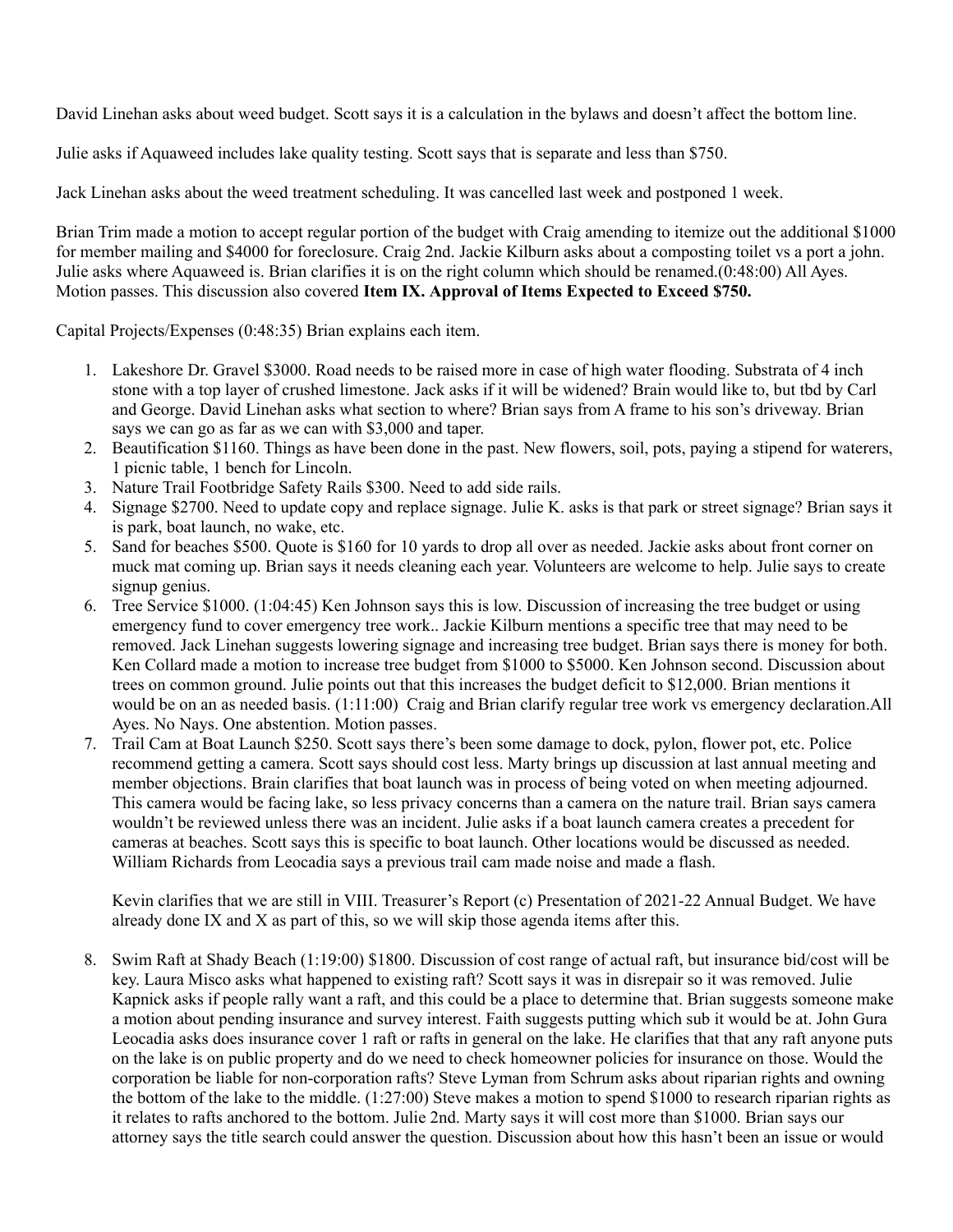only come up there was a lawsuit. Also individual homeowner's responsibility to insure their property for liability vs HLC's responsibility for property in public space. Scott: this would give some knowledge. Faith says HLC shouldn't get coverage for private rafts the people put in the lake. (1:38:15) Ayes 16. Nays 12. Abst 2. Motion passes. Line item will be added to budget.

David Patterson brings discussion back to swim raft. Collective motion to add up to \$2500 for swim raft for Shady Beach pending survey results in Shady Beach of 51% in favor and insurance of \$500 or less. Makenzie clarifies that the insurance would be an annual expense, and if it was not approved the raft would have to be removed. Peggy Friscia asks who would be able to use it? Discussion of tabling until next year. Jack Linnehan makes a motion to table the motion. Carl Kayden 2nd. (1:47:15) 16 Ayes. Nays less than 16. Motion tabled until next year.

Julie Kapnick makes a motion to survey all members about swim rafts and accesses. Craig 2nd. John Gura points out that Leocadia residents have no lakeshore property, so they can't put out personal rafts. MArty makes a point that the discussion broke down because of the issue of HLC paying for something that only 1 sub benefits from. Will Ross recommends doing all 4 subs at the same time, so as not to play favorites, and are all accesses/parks open to all residents? Scott says its unclear, and current understanding is that sub residents can use their own accesses. Nature Trail is on a road so anyone can use it. Julie Kapnick asks will the Leocadia signage be clear about this issue? Scott says there is not 100% clarity. Boat Launch is not in the platt map of Lincoln. (2:00:45) All Ayes. motion passes.

Brian Trim makes a motion to approve all capital expenses as modified. Kathy Bartos from Lincoln 2nd. (2:02:00) All Ayes. No Nays. 1 abst. Motion passes. Budget is accepted. This covered agenda **Item X. Approval of Special Project Expenses Expected to Exceed \$750 per Budget.**

(b) Collection of Delinquent Dues Report (2:02:30) George: There was \$56,000 in delinquent dues. Over the past year, Brian Trim put in a lot of effort to knock on doors and follow up. Round of applause. Brian acknowledges help from and Scott. It is now \$34,000. Discussion of privacy of member information related to delinquent dues and if there's a way to get around it. Weed Assessment formula is based on how much delinquent dues there are, and members who are current pay more. It doesn't seem fair. George goes through the different dues amounts for on the lake vs back lot. Our dues are very affordable. George thinks there should be consistent road dues across subs. George suggests a committee to review dues policy and standardize. Split shared road dues up by how many households in each sub. It would require a bylaw change. Faith says consider planning ahead for costs for items that George takes care of. Bless George for all he does.

## **Item XI. Committee Reports.** (2:20:20)

- a. Lake Committee There've been two weed treatments. One more next week. Within budget.
- b. Road Highland is going to be fixed up this week. Brian described George's Schrum proposal to divert water into the accesses.
- c. Beautification see report in meeting packet.

## **Item XII. Business Items to Discuss with Membership** (2:22:05)

- a. Township Donation of land it owns to HLC Scott: If the township decides on a dollar figure for sale of property, we would have to have a mail ballot of members.
- b. Hunting/Trail Camera overlooking the Boat Launch already discussed
- c. Creation of Boat Launch Committee If you are interested in participating, please semail George at [horseshoelakecorp@yahoo.com](mailto:horseshoelakecorp@yahoo.com). Brian suggests changing to Boat Ramp. Kevin brings up member concern about entrance from Six Mile Rd needing improvement. Discussion of referring to Road Committee. Craig says Road Committee does general maintenance, but this is a special improvement. Scott says we will get the relevant people to work on this.
- d. Red Flag Level Discussion (2:25:06) Brian suggests skipping to e. And then going back to d.